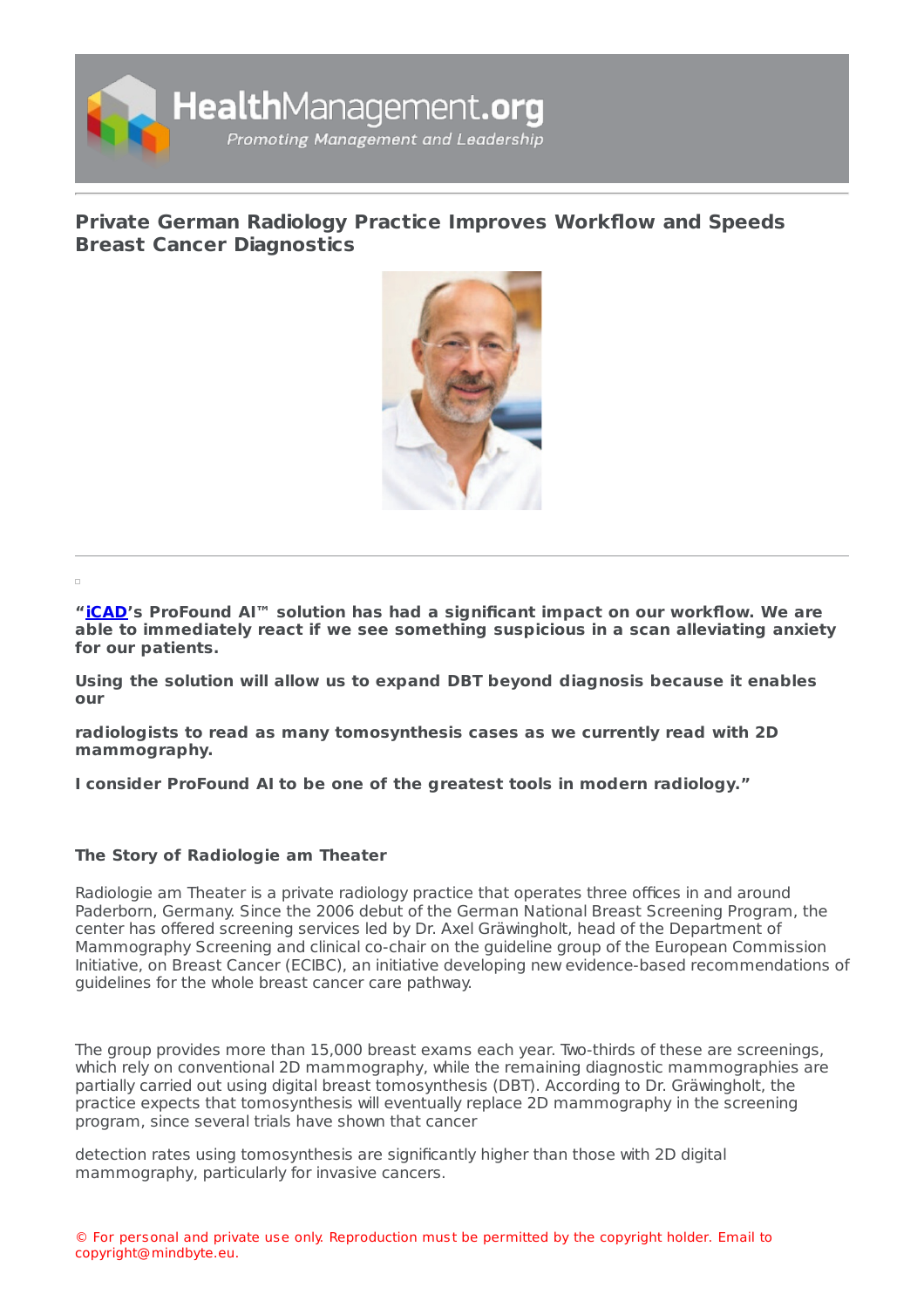DBT, however, comes with some drawbacks, most prominently the time it takes to read the scans. Also, because DBT is so time consuming for radiologists, it has not yet been considered as the primary breast screening procedure, within the German screening program.

"Not only does the examination itself take slightly longer to acquire than a standard 2D mammogram, it dramatically increases reading time because our radiologists must examine hundreds of sliced images of the breast," Dr. Gräwingholt noted. "The fact that DBT requires more radiologist reading time is all the more acute given the ever-increasing workload, and the current shortage, of radiologists."

## **Overcoming DBT Hurdles**

Thinking about the possible implementation of DBT for screening in the future, Dr. Gräwingholt needed a solution that could support and enhance radiologist readings. His research led him to ProFound AI™ for DBT from iCAD Inc, a global medical technology leader providing innovative AIbased cancer detection and therapy solutions. In comparing ProFound AI to other products on the market, Dr. Gräwingholt noted that iCAD's solution "seems to have superior performance."

The proof was clear when putting the new technology into practice.

"After installation, training on ProFound AI was short, efficient and easy to understand, even for inexperienced users. Our learning curve was very rapid," he said.

Radiologie am Theater began using ProFound AI in May 2018. During this time, ProFound AI has lived up to Dr. Gräwingholt's expectations and industry studies that show how the solution can cut DBT reading time by more than half. More importantly, the iCAD solution helps radiologists quickly identify areas of concern, which require a closer look or further testing. Dr. Gräwingholt noted that using artificial intelligence to systematically and reliably identify "true negatives" will continue to improve his practice workflow.

"By providing probabilities (percentage scores) based on ProFound AI's algorithm's certainty of finding for lesions and the entire tomosynthesis case, this system will enable me to focus my reading time on complex cases that really need close attention," he added.

## **Delivering Accurate, Reliable Results**

ProFound AI's speed also results in a better patient experience.

"I want to see our patients in an efficient and rapid way. The processing time of the algorithm is only one to two minutes per case, so I am able to give my patients undergoing diagnostic imaging accurate, reliable results right away," Dr. Gräwingholt said.

He noted that studies have shown that by using the system, radiologists can benefit from an average increase in sensitivity of 8 percent or in specificity of 6.9 percent. In doing his own retrospective study of many cases from Radiologie am Theater's screening program in which lesions were biopsied and their characteristics verified by pathology, Dr. Gräwingholt found that the effectiveness of ProFound AI in accurately detecting lesions is consistent. Considering that a single reader of tomosynthesis using an AI cancer detection solution would be just as sensitive as the double reading that is done today in

© For personal and private use only. Reproduction must be permitted by the copyright holder. Email to copyright@mindbyte.eu.